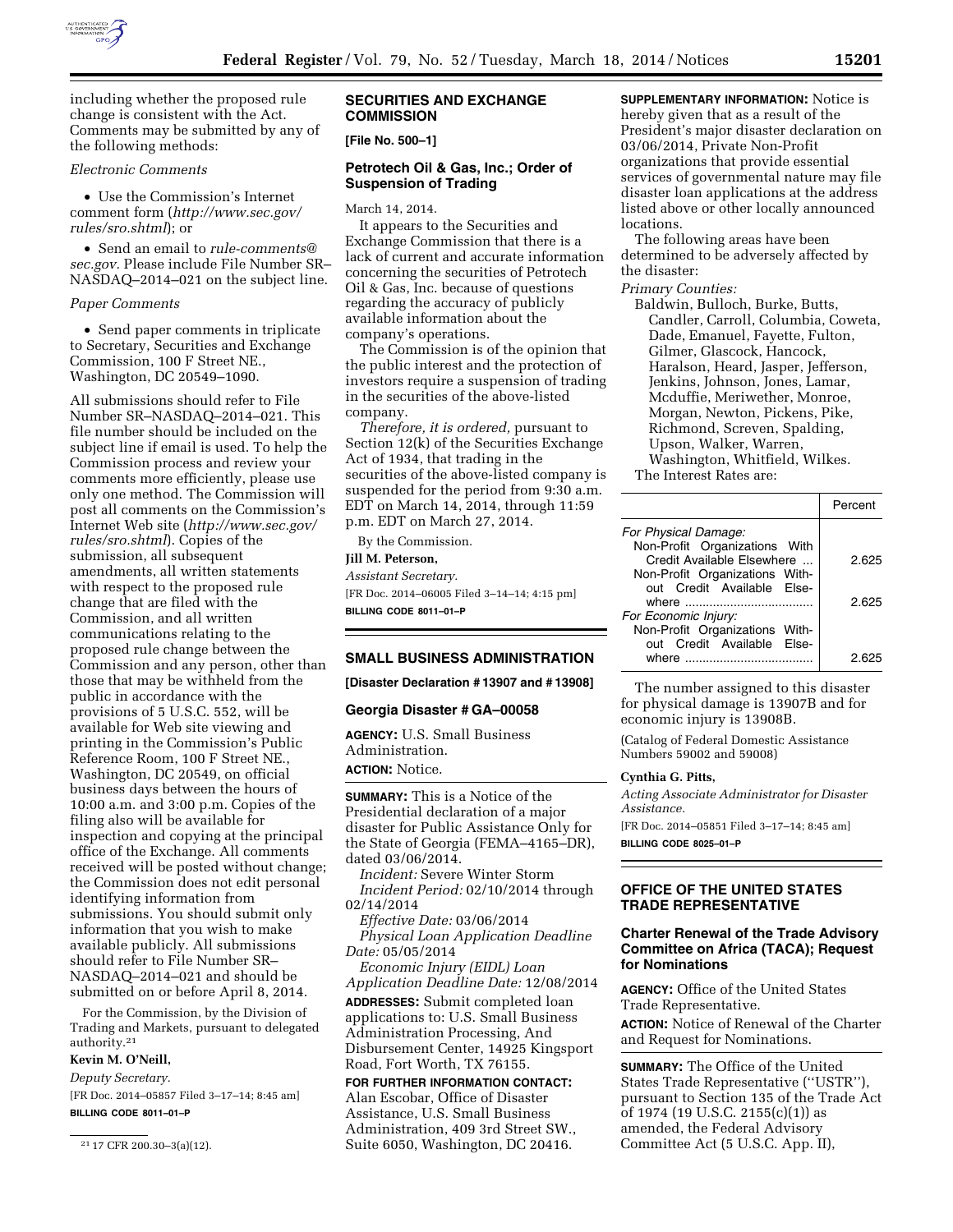announces the renewal of the charter of the Trade Advisory Committee on Africa (TACA), a federal advisory committee established to provide trade and development policy advice regarding the countries of sub-Saharan Africa. The Charter will be effective for four years from the date of this **Federal Register** notice. There are currently opportunities for membership on this Committee. USTR is seeking nominations for membership on the Committee.

**DATES:** In order to receive full consideration, nominations for current vacancies should be received not later than April 18, 2014. Nominations will be accepted after April 18 until the expiration of the charter term on March 17, 2018, for appointments on a rolling basis as vacancies arise.

**ADDRESSES:** Submissions should be sent to Tiffany Enoch, Deputy Assistant U.S. Trade Representative, Office of Intergovernmental Affairs and Public Engagement at *[IAPE@ustr.eop.gov.](mailto:IAPE@ustr.eop.gov)* For alternatives to email submission, please contact Tiffany Enoch at (202) 395– 6120.

#### **FOR FURTHER INFORMATION CONTACT:**

Questions regarding this request for nominations should be directed to Tiffany Enoch, Deputy Assistant U.S. Trade Representative for Intergovernmental Affairs and Public Engagement at (202) 395–6120. **SUPPLEMENTARY INFORMATION:** 

### **Background**

Section 135 of the Trade Act of 1974, as amended (19 U.S.C. 2155), established a private-sector trade advisory system to ensure that U.S. trade policy and trade negotiation objectives adequately reflect U.S. commercial and economic interests.

Section 135(a)(2) directs the President to: Seek information and advice from representative elements of the private sector and the non-Federal governmental sector with respect to

(A) Negotiating objectives and bargaining positions before entering into a trade agreement under [title I of the Trade Act of 1974 and section 2103 of the Bipartisan Trade Promotion Authority Act of 2002];

(B) The operation of any trade agreement once entered into, including preparation for dispute settlement panel proceedings to which the United States is a party; and

(C) Other matters arising in connection with the development, implementation, and administration of the trade policy of the United States.

Section  $135(c)(1)$  of the 1974 Trade Act provides that: [t]he President may

establish individual general policy advisory committees for industry, labor, agriculture, services, investment, defense, and other interests, as appropriate, to provide general policy advice on matters referred to in subsection (a) of this section. Such committees shall, insofar as is practicable, be representative of all industry, labor, agricultural, service, investment, defense, and other interests, respectively, including small business interests, and shall be organized by the United States Trade Representative and the Secretaries of Commerce, Defense, Labor, Agriculture, the Treasury, or other executive departments, as appropriate. The members of such committees shall be appointed by the United States Trade Representative in consultation with such Secretaries.

Section 14 of the AGOA Acceleration Act of 2004 directs the President to convene the TACA ''in order to facilitate the goals and objectives of the African Growth and Opportunity Act and this Act, and to maintain ongoing discussions with African trade and agricultural ministries and private sector organizations on issues of mutual concern, including regional and international trade concerns and World Trade Organization issues.'' Pursuant to these provisions, the United States Trade Representative (USTR) is renewing the charter of the Trade Advisory Committee on Africa (TACA) concurrent with this notice.

### **Functions**

The duties of the TACA are to provide the President, through the USTR, with policy advice on issues involving trade and development in sub-Saharan Africa. The TACA is expected to meet an average of two to three times a year in Washington, DC.

## **Membership**

Members serve without compensation and are responsible for all expenses incurred to attend the meetings. TACA members are appointed by the USTR. Appointments are made at the chartering of the TACA and periodically throughout the four-year charter term. Members serve at the discretion of the USTR. Appointments to the TACA expire at the end of the TACA's charter term, in this case, March 17, 2018.

Members are selected to represent their respective sponsoring U.S. entity's interests on sub-Saharan African trade matters, and thus nominees are considered foremost based upon their ability to carry out the goals of section 135(c) of the Trade Act of 1974, as amended. Other criteria are the nominee's knowledge of and expertise

in international trade issues as relevant to the work of the TACA and that representation on the TACA is balanced in terms of sectors, demographics, and other interests. Additionally, USTR may appoint members expert in a relevant subject matter to serve in an individual capacity. Appointments to the TACA are made without regard to political affiliation.

*All TACA members must be able to obtain and maintain a security clearance*.

### **Request for Nominations**

USTR is soliciting nominations for membership on the TACA. In order to be appointed to the TACA, the following eligibility requirements must be met:

1. The applicant must be a U.S. citizen;

2. The applicant must not be a fulltime employee of a U.S. governmental entity;

3. The applicant must not be a federally-registered lobbyist;

4. The applicant must not be registered with the Department of Justice under the Foreign Agents Registration Act;

5. The applicant must be able to obtain and maintain a security clearance; and

6. The applicant must represent a U.S. organization whose members (or funders) have a demonstrated interest in issues relevant to trade and development in sub-Saharan Africa or that (a) is directly engaged in the import or export of goods or that sells its services abroad, or (b) is an association of such entities.

For eligibility purposes, a ''U.S. organization'' is an organization, established under the laws of the United States, that is controlled by U.S. citizens, by another U.S. organization (or organizations), or by a U.S. entity (or entities), as determined based on its board of directors (or comparable governing body), membership, and funding sources, as applicable. To qualify as a U.S. organization, more than 50 percent of the board of directors (or comparable governing body) and more than 50 percent of the membership of the organization to be represented must be U.S. citizens, U.S. organizations, or U.S. entities. Additionally, at least 50 percent of the organization's annual revenue must be attributable to nongovernmental U.S. sources.

In order to be considered for TACA membership, a nominee should submit:

(1) Name, title, affiliation, and relevant contact information of the individual requesting consideration;